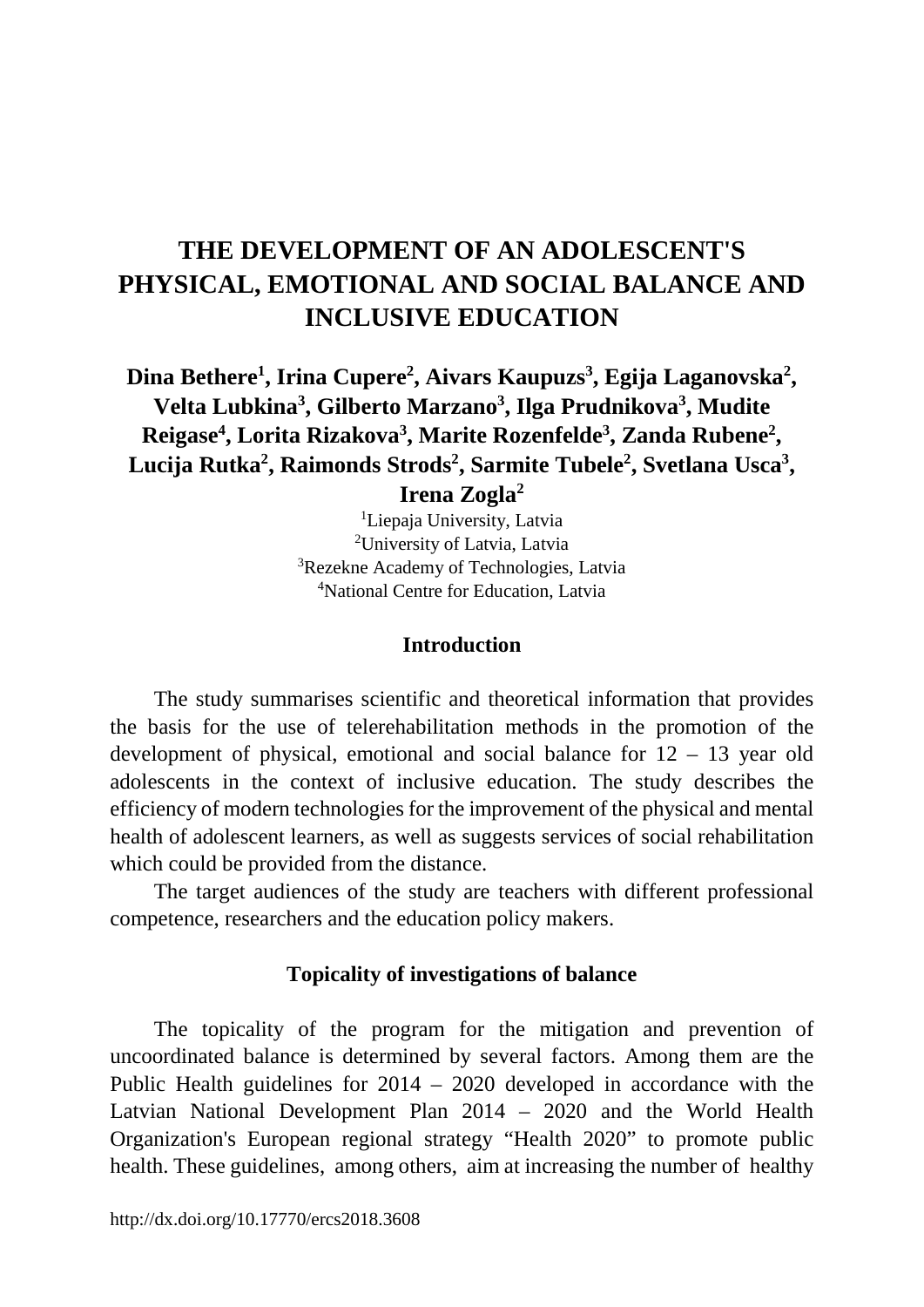years of life, as well as the quality of life in Latvia. The document highlights the importance of interdisciplinary cooperation for improving the population's health.

Human beings and the environment make an interconnected dynamic system that is constantly evolving through the interaction process. However, in each individual's life stage such interrelations can be individually distinctive; it is particularly important in adolescence. Research in the various scientific fields confirms that during this period significant changes in an individual's biological, psychological and social aspects occur. In general it can be described as a transition period between childhood and maturity. At the same time an individual's social status in society also changes.

In spite of the fact that scientific literature, media and various adult education courses provide a lot of appropriate information on the promotion of adolescent physical and mental development there are still various pedagogical problems which are rooted in low educational attainment levels, truancy, being sick frequently, inappropriate and aggressive behaviour etc. Such problems cause difficulties not only for parents and teachers, but also of children and adolescents themselves. They create negative emotional experiences, physical discomfort and communication constraints. Rapidly growing and maturing, the adolescent body is really difficult to control, sometimes causing displeasure, irritation and aggression that affect the adolescent's well-being, educational achievement, and communication.

Physical discomfort or serious health problems usually cause negative emotions, lost interest in learning, aggressive behaviour or being introverted. Physical and mental problems accumulate and by restricting mutual understanding, make a negative impact on pupils, teachers and parents. The consequences are teenage aggression, insecurity, fear, disbelief in themselves, loss of interest in specific tasks and life in general or a tendency to manipulate others and prove themselves in a destructive way. In other words, an adolescent's ability to feel good about themselves, the desire to learn and to communicate is related to his/her physical well-being. The context of dynamic development often leads to adolescent needs for a specific support. Most often it affects directly the physical balance of the development area.

In general, physical balance can be defined as the ability to maintain one's musculoskeletal statistical position, operate effectively and control the posture in motion while stabilising free movement and responding to external stimuli (Krauksts, 2003).

However, looking at personal development holistically, it can be concluded that it is not only physical functioning. First, the physical development covers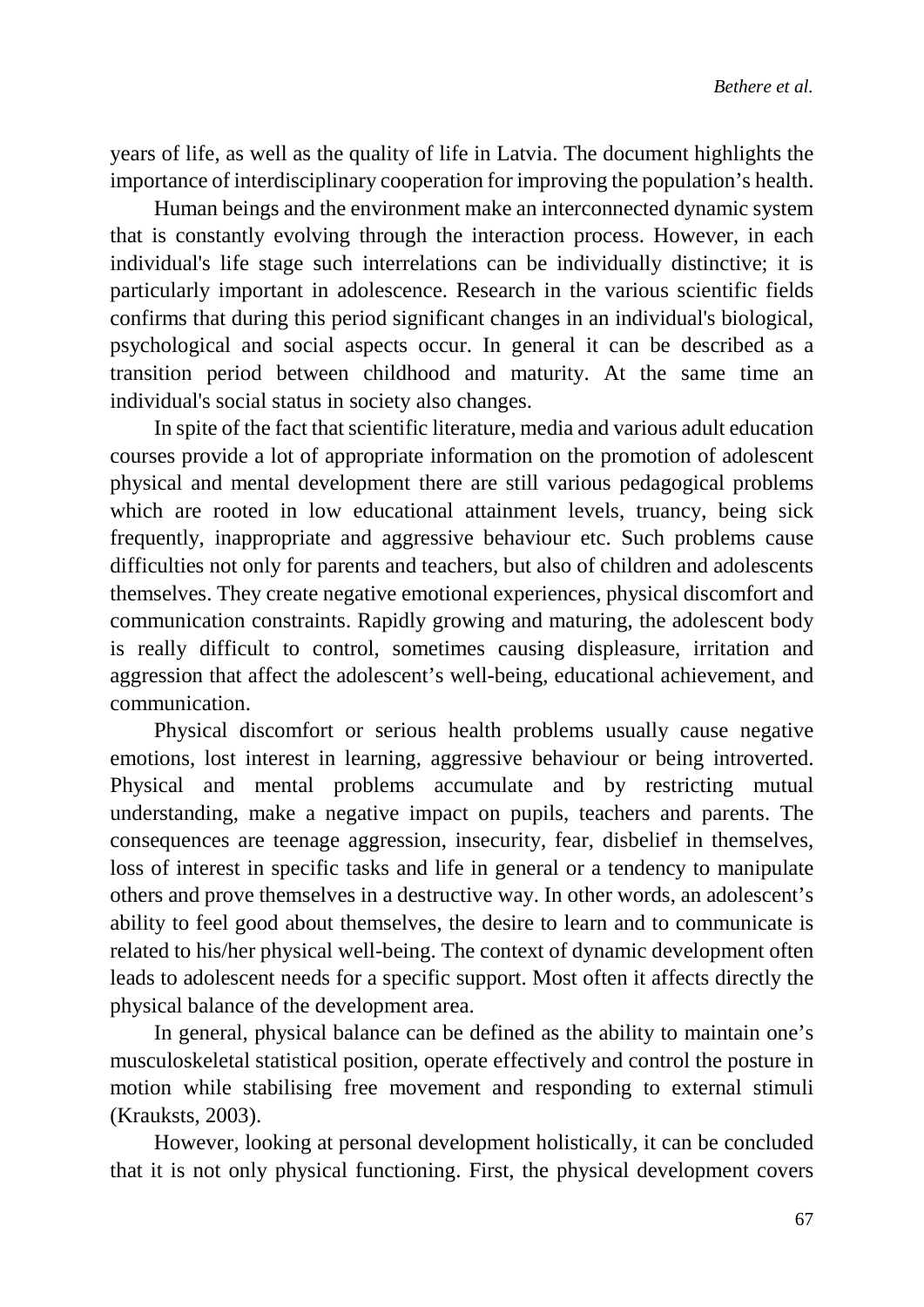functioning of the entire body. Second, the motility is more than a movement; there is a relationship between movement and mental development (mental motility) and between movement and perception (sensory motility). At the same time it affects an individual's sensitivity, self-esteem, behaviour, communication, cognitive aspects and the involvement in social relationships (Antor, Bleidick, 2006).

The above mentioned challenges are largely dependent on adolescent physical activity. In this context, the European Commission's Eurydice report on physical education and physical activity in schools in Europe (2013) indicates that physical education can have a significant impact on young people's personal growth, by helping them to become more aware of their physical abilities, improving an individual's overall physical well-being and thereby contributing to the formation of self-reliance and self-esteem (Sporta izglītība un fiziskās aktivitātes Eiropas skolās, 2013). The report emphasizes the importance of physical education in developing pupil's willpower, sense of responsibility, patience and courage. At the same time it ensures realistic support to the growth of their physical and mental capacity. In turn, this contributes to appropriate decision-making, appropriate action is taken to development one's own human qualities, and acceptance and tolerance towards the formation of differences in others. The document emphasises the learner's physical and mental unity in conjunction with these personality traits which need to be constantly developed. This confirms the link between physical health promotion and self-confident, selfassured behaviour in different social situations. At the same time sport activities are to be regarded as an opportunity for children and young people to discover how to deal constructively and cope with negative emotions and stress.

However, currently teenage development problems are often associated with low levels of their physical fitness (Porozovs, Porozova, & Valdemiers, 2012) and lack of regular activities in this field. Such a situation is found through investigations in Latvian schools. This confirms that adolescent and youth health status is being negatively affected by the emotional stress and lack of physical activity. The authors of the study accentuate that despite the fact that regular physical exercise performance positively affects the body's functional state, only a small number of young people pay the necessary attention to their physical fitness and health. Empirical study found that physical activity among Latvian teenagers has decreased. Currently, the number of children and young people with posture defects has increased. Physical fitness is below average for more than a half of the pupils, about a third of them have reached a medium level, and only 6% - above average. Alarming is the fact that about half of the students only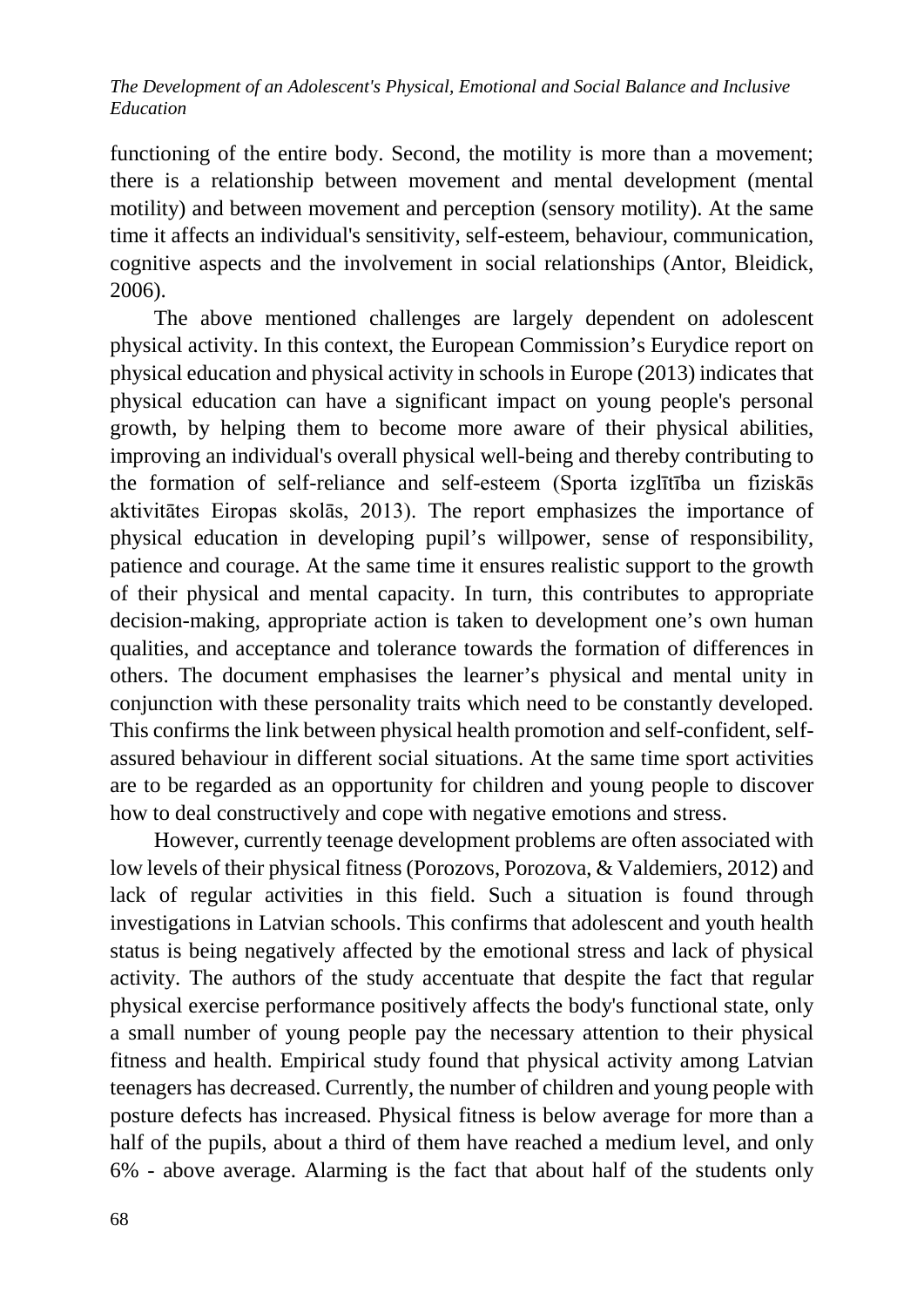occasionally attend sport activities, while 13% of pupils hold a negative attitude towards them. The study also reveals health problems for about a third of the pupils. Certainly, this leads to truancy for a long period of time (a month or more). At the same time the number of teenagers with physical injuries has significantly increased (Porozovs, Porozova, & Valdemiers, 2012).

This problematic situation may be due to the limited number of sports classes at schools. These are provided only twice a week. By contrast, a large number of pupils have no sports activities in addition to those at schools, or they are occasional or of episodic character. In many cases, the involvement of adolescents in sports is restricted by several factors, such as weather, seasonal opportunities, parental occupation or material deprivation. As a result, the teenagers might have and even have a feeling that their physical activity and health status predominantly depends on different external factors. Therefore, it is important to help them understand that teenagers themselves are responsible and can do much in favour of their physical and mental health and well-being as a whole. At the same time adults also need adequate assistance to understand that adolescent development and growth is closely linked to the parents 'and teachers' growth and their attitude towards physical balance and health; it should be accompanied with the desire and ability to learn from each other, with a sense of responsibility and with respect for each other.

Attention to challenging situations can serve as a source for inspiration about adolescent physical, mental and social development, development of rehabilitation programs, focusing on targetted and effective delivery of support. In this context, major importance is given to the investigation of adolescents' views, as well as that of their parents', teachers', supporting staff's opinion related to the mental and physical nature of the problems and opportunities for prevention.

As human physical and mental development is closely correlated with their state of health and contributes to the quality of life throughout the life-span, achieving the desired results has become an interdisciplinary pedagogical affair. This means that not only scientific knowledge in pedagogy and psychology is essential but also the search for solutions in other sciences and social fields of life, including social rehabilitation becomes topical. Specifically the implementation of inclusive education more than ever needs theoretical underpinnings and wellprepared practical integration achieved through emphasising the use of psychological knowledge in pedagogical practice and psychological regularities in the learning process to facilitate development of the adolescent personality.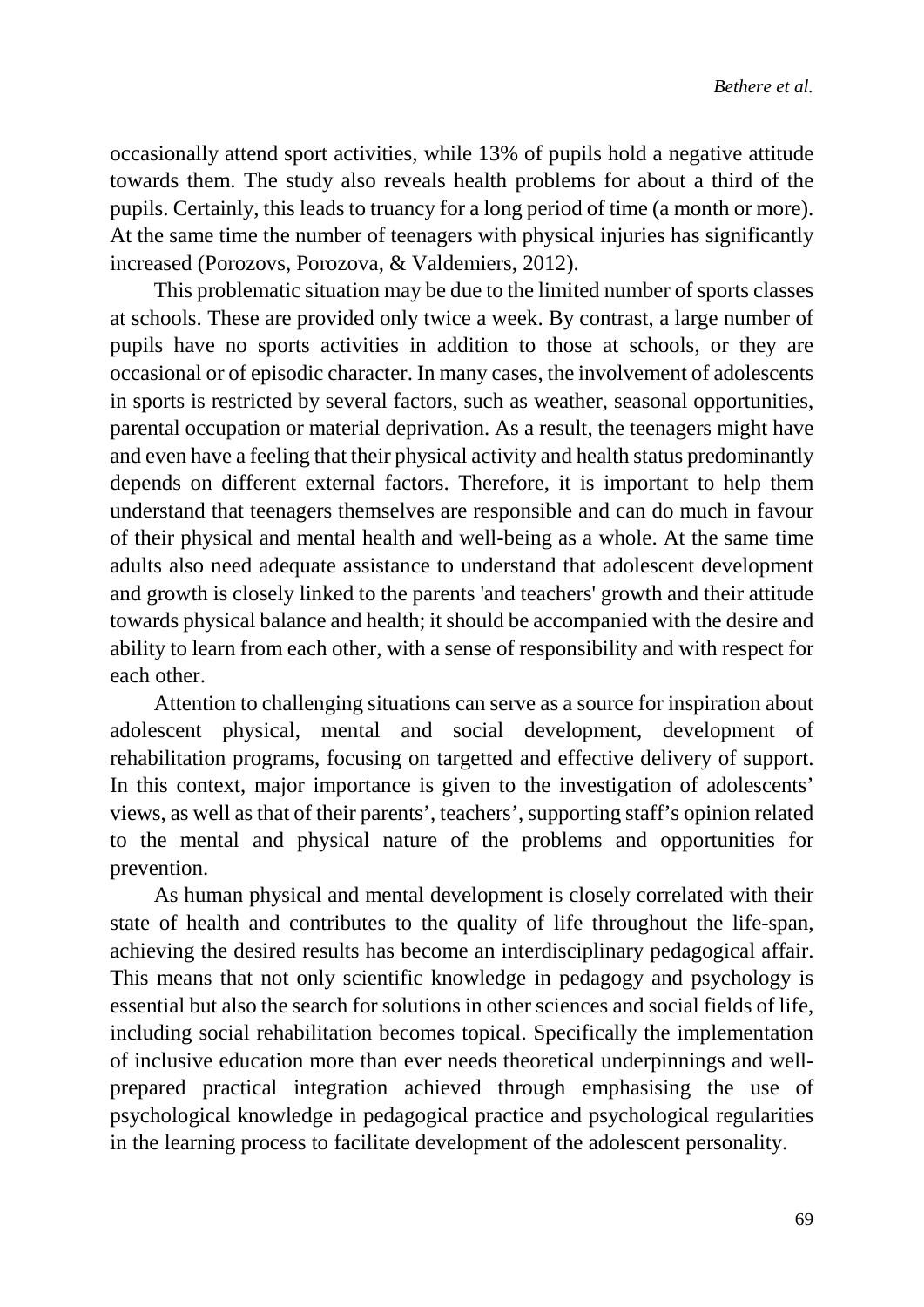To this end, it is appropriate to draw the learners', their parents', teachers', pedagogical and psychological support staff specialists' attention to the oimplementation of innovative rehabilitation methods. Telerehabilitation methods nowadays are considered as an important resource for the implementation of rehabilitation tasks in conjunction with the educational process. ICT developments make it possible to extend the use of new technologies in the field of social rehabilitation. In this way, individually required services are provided through telecommunication networks or online resources. Therefore, it can reduce or even overcome the limits of human development in the physical, as well as in the social field. At the same time telerehabilitation services promote individuals' autonomy, strengthen personal responsibility for their own development and reduce the barriers caused by social environment.

**The research aims** to analyse theoretical findings, work out theoretical statements for underpinning the usage of the materials and methods of telerehabilitation in two ways: to investigate 12-13-year old teenagers' physical, emotional, and social balance and to facilitate development of balance in the context of inclusive education.

**The research follows a theoretically grounded hypothesis** that facilitating of the teenagers' physical, emotional, and social balance is effective if the teenagers' development is based on regular reflections; educational and social rehabilitation means mutual interplay to be effective; the content and organisational setting of the teenagers' rehabilitation corresponds to their developmental peculiarities, motives and possibilities.

**To reach the above set goals the investigation covers the following objectives**

- Analysis of the theoretical sources in pedagogy, psychology, philosophy, and didactic related to the peculiarities of balance in teenagers' physical and mental development.
- Evaluation of the model of inclusive education which is used in Latvia in its international context displayed in normative documents and through theoretical assumptions.
- Analysis of the theoretical assumptions and experiences related to the tools used in telerehabilitation and their effectiveness for supporting teenagers' physical and mental development.

## **Research tools**

- Analysis of the theoretical sources;
- Analysis of the issues by international organisations and their educational policies;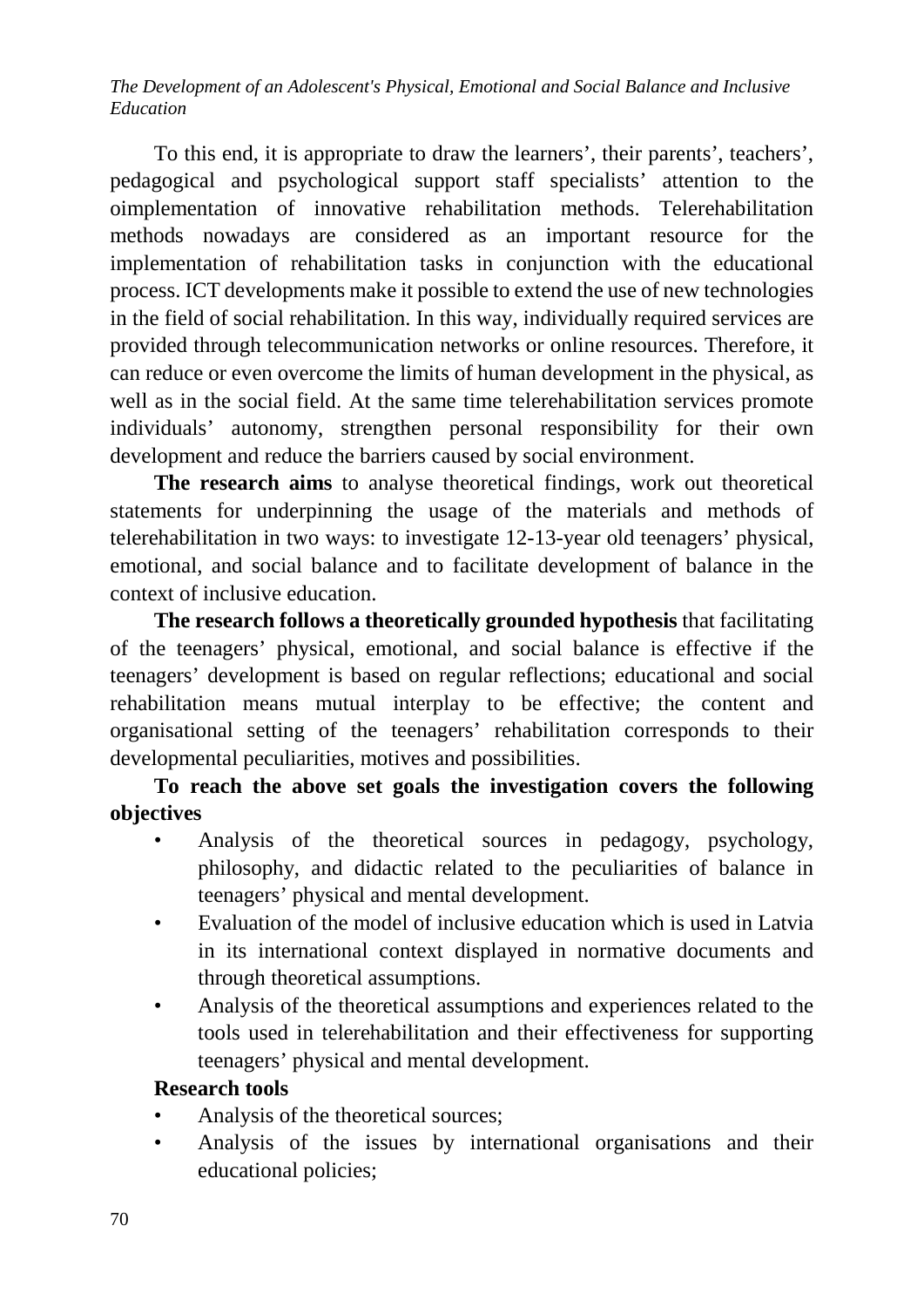- Analysis of the documents related to the state educational system;
- Analysis of the documented data of the empirical investigations.

#### **Time and place**

The research includes 223 sources:

- 152 printed sources.
- 71 electronic sources.

### **Chapter 1. Physical and Mental Peculiarities of Development in Adolescence**

This chapter summarises the findings of various scientific fields in relation to the adolescent age-specific physical and mental peculiarities of development and concludes that the investigated age of individual development is a complex and controversial period. Different key words are used to characterise this period: hormonal storms, change of authorities, conformism, moral relativism, opposition, criticism, self-affirmation, sensitivity, self-esteem, claim elevations, infantilism, emotional compensation reactions, character accentuation. This stage of development is seen in biological, psychoanalytical and psycho-social aspects (Freida, 2010; Guttmannova et al., 2008; Jessor, 1992; Usmiani & Daniluk, 1997; Youngblade & Theokas, 2006; Крайг, Бокум, 2008; Пиаже, 2008).

Looking at the specific new formations in adolescence, the theory suggests a number of areas in one's personal development, which in practical life are closely related to each other or mutually dependent and interfere with each other (Figure 1).



Figure 1. **Interaction of the developmental spheres** (Rutka, 2012, 16)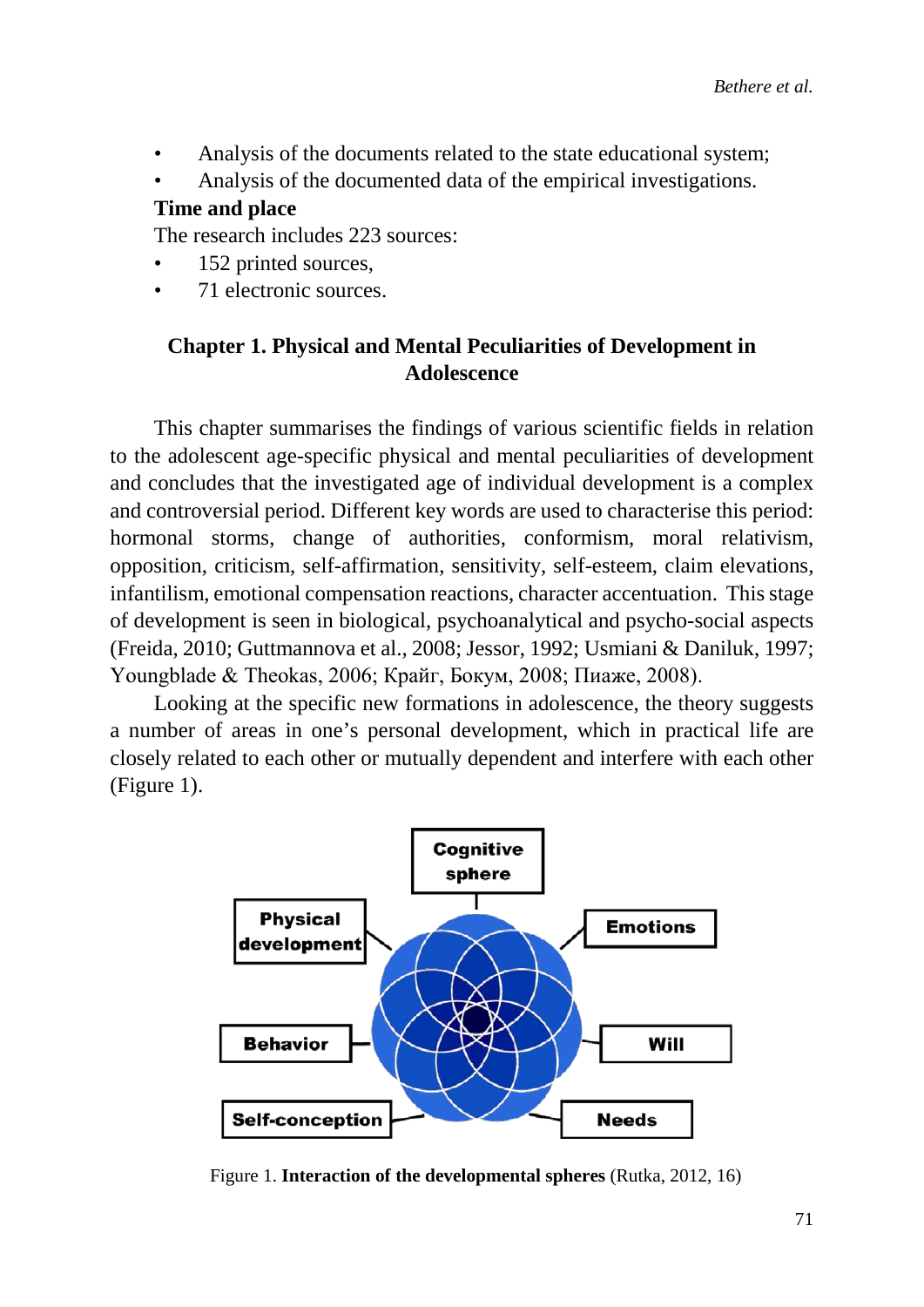**Physical development** includes growth, maturation, health, appearance, other changes and factors which are designated as a transitional step from child to adult;

**Cognitive development** is one of the most important learning factors, it includes feelings, perception, attention, memory, imagination, speech, thinking, as well as the integration of the cognitive processes;

**Emotional** development and **will** are inter-related areas;

**Behaviour** is a complex, diverse, multi-layered and dynamic phenomenon and can be defined as a set of activities and actions carried out by the individual when interacting with the environment (Мамайчук, Смирнова, 2010);

**Needs** of individuals in the period of adolescence is a set of specific developmental features with a certain structure, which depends on the awareness of their identity and social skills, adequate behaviour development, awareness of their duties and performance, as well as on cooperation and mutual relations with teachers and peers.

Research in the field of developmental psychology shows that the **self**concept begins forming at a very early and develops throughout life, however, the fastest development takes place within the period of adolescence (Erikson, 1950, 1968; Harter, 2006; Ļevina, 2012; Marsh, 2007; Выготский, 1984).

Chapter 1 summarises the findings; it is concluded that adolescence is very important for development along with research of various overlapping spheres: physical, emotional, will-power, cognitive, self - concept, interpersonal relations, especially with a focus on the balance between physical, emotional, social development and its promotion, including the teenager's harmonious development of the whole person.

# **Chapter 2. Physical, Emotional, Social Balance: Risks, Challenges and Promotion of Development in Adolescence**

This chapter deals with the structure of physical, emotional and social balance (Figure 2).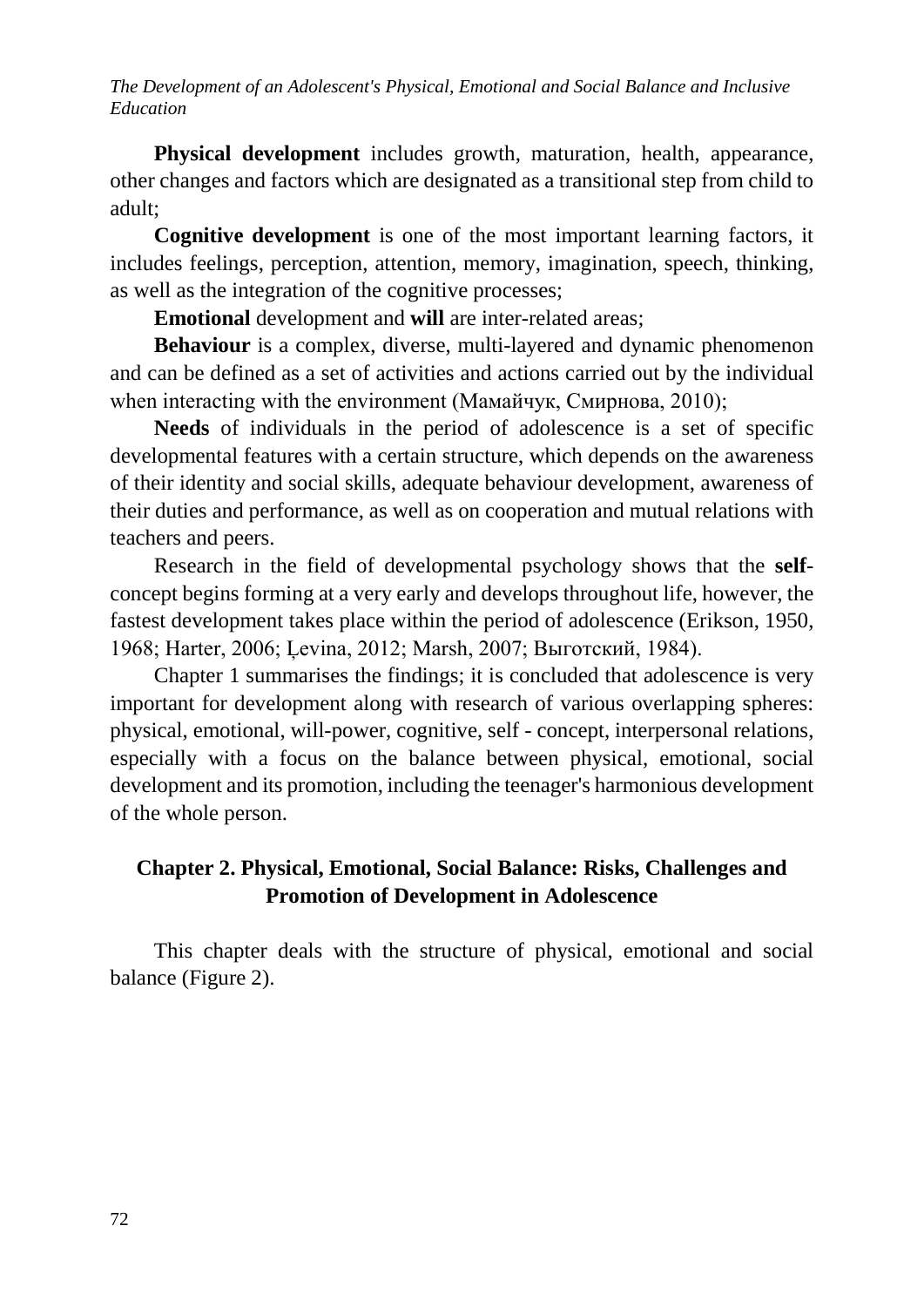*Bethere et al.*



Figure 2. **Progress of Adolescent's Development**

In connection with these items of progress the adolescence inherent challenges are addressed, which could create obstacles to balance investigation.

Having in mind that the sense of **physical balance** is one of the most important of the body's capabilities, allowing a human to maintain a vertical position and navigate spaces, special attention has been focused on research in this area. For this purpose the BIOSWAY portable platform has been used. In this way the research creates opportunities to obtain objective results of neuromuscular control and somato-sensor activity, as well as provide for combination of testing and training technologies.

**Emotional balance,** in accordance with scientific knowledge, is an essential component of human personal wellbeing, which depends on the relationship between the surrounding world and oneself. Psychological balance and imbalances significantly influence an adolescent's relationships with self- concept and behaviour.

**Social balance** in accordance with scientific knowledge appears in interactions affecting personal subjective wellbeing and social networking (Diener, 1984). It is also noted that social contacts improve human wellbeing, regardless of the individual's subjective needs (Schwarzer & Leppin, 1989).

Steady coordination problems in children and adolescents are caused by various diseases or injuries (Agrawal et al., 2009; Greve et al., 2013; Potaga,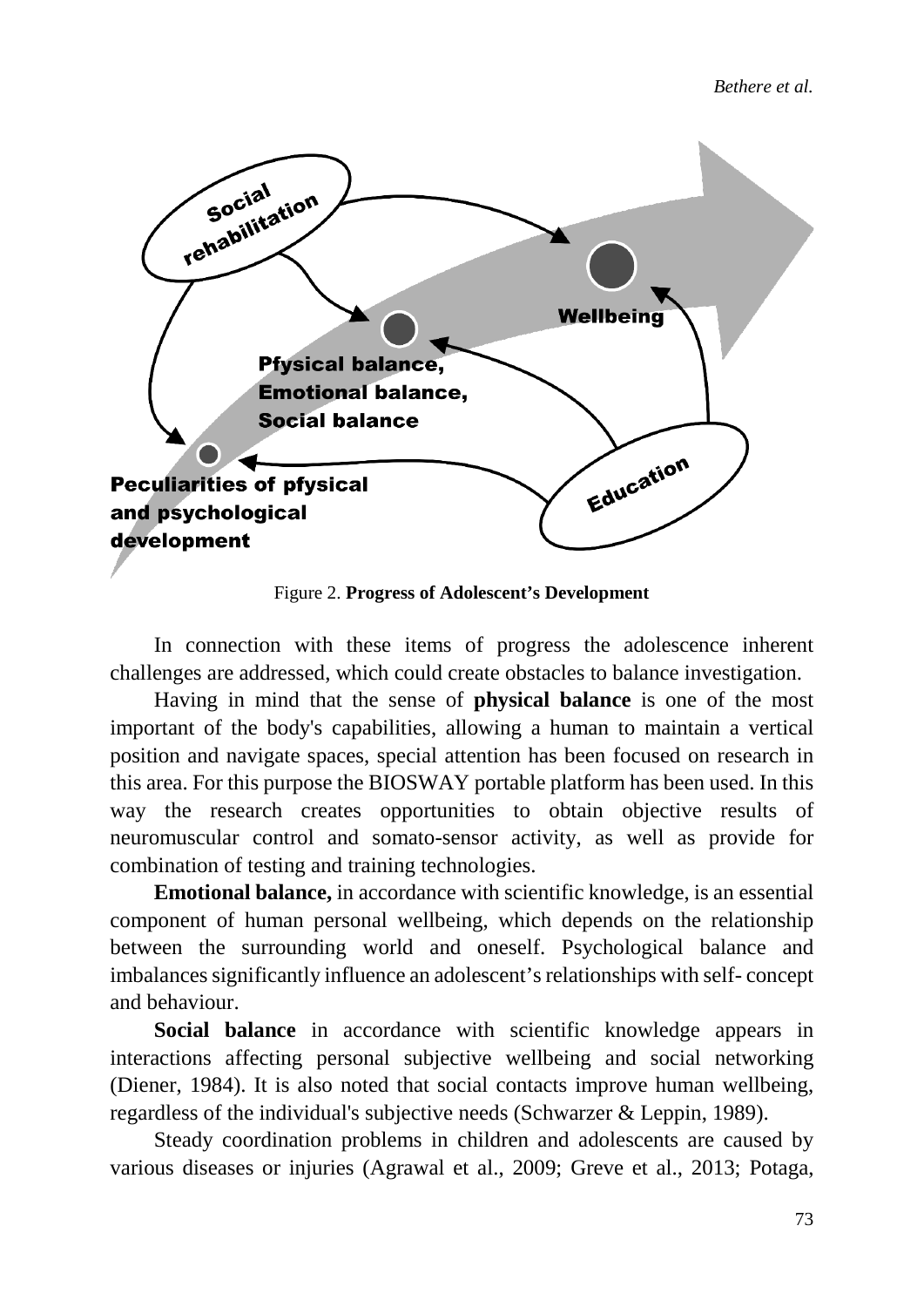2001; Portfors-Yeomans & Riach, 2008), that affect an individual's physical, mental and social development.

Summing up the findings described in Chapter 2, it is concluded that balance coordination problems become even more complicated not only for children and adolescents, but also for their families, physicians and educational institutions. This means that any problem that can lead to negative feelings of self-worth, can also lead to more dangerous consequences for mental and physical health and slow down the process of socialisation. Therefore in adulthood, it is important to pay attention to a pupil's physical and emotional balance problems, and it is the most appropriate age to improve balance.

### **Chapter 3. Special needs of adolescents**

This section reminds readers that the research conducted as part of SRP INOSOCTEREHI does not accentuate any specific disorder with respet to the above mentioned balance. In this context, adolescents with special needs are considered to be representatives of the target group, all pupils, who are equally involved in the process of living in their specific environemnt.

The third chapter summarises the findings from the viewpoint that special needs related to adolescent physical development may be affected by a variety of factors - injuries, vision and hearing problems, etc. (Children's Health, 2014; Harwey & Reid, 2005; Piek & Dyck, 2004; Pitcher, Piek, & Barrett, 2002; Portfors-Yeomans & Riach, 2008; Greve et al., 2013; McGraw et al., 2000; Kejonen, 2003; Lee, Lin, 2007; Bergeest et al., 2011). Personality-forming components of teenagers with special needs like those of any child and adult develop within a system of their interactions. Changes in one sphere of development contribute to changes and new qualities in another. This is the way that development of certain behaviours, attitudes, emotional and physical senses is facilitated. Movement disorders include a diverse range of movement restrictions with different origins and of different degrees, therefore problems of living, of taking part in activities,, prospects and security, belong to a range of spheres, both medical and social care ones, as well as that of education. In this context, much attention is focussed on the improvement of material provisions and the social environment. Findings from a long period of research show that teacher understanding and viewpoints also have a significant impact on adolescent development which impact upon the rules governing personal attitudes towards people with disabilities (Cloerkes, 1997, 7).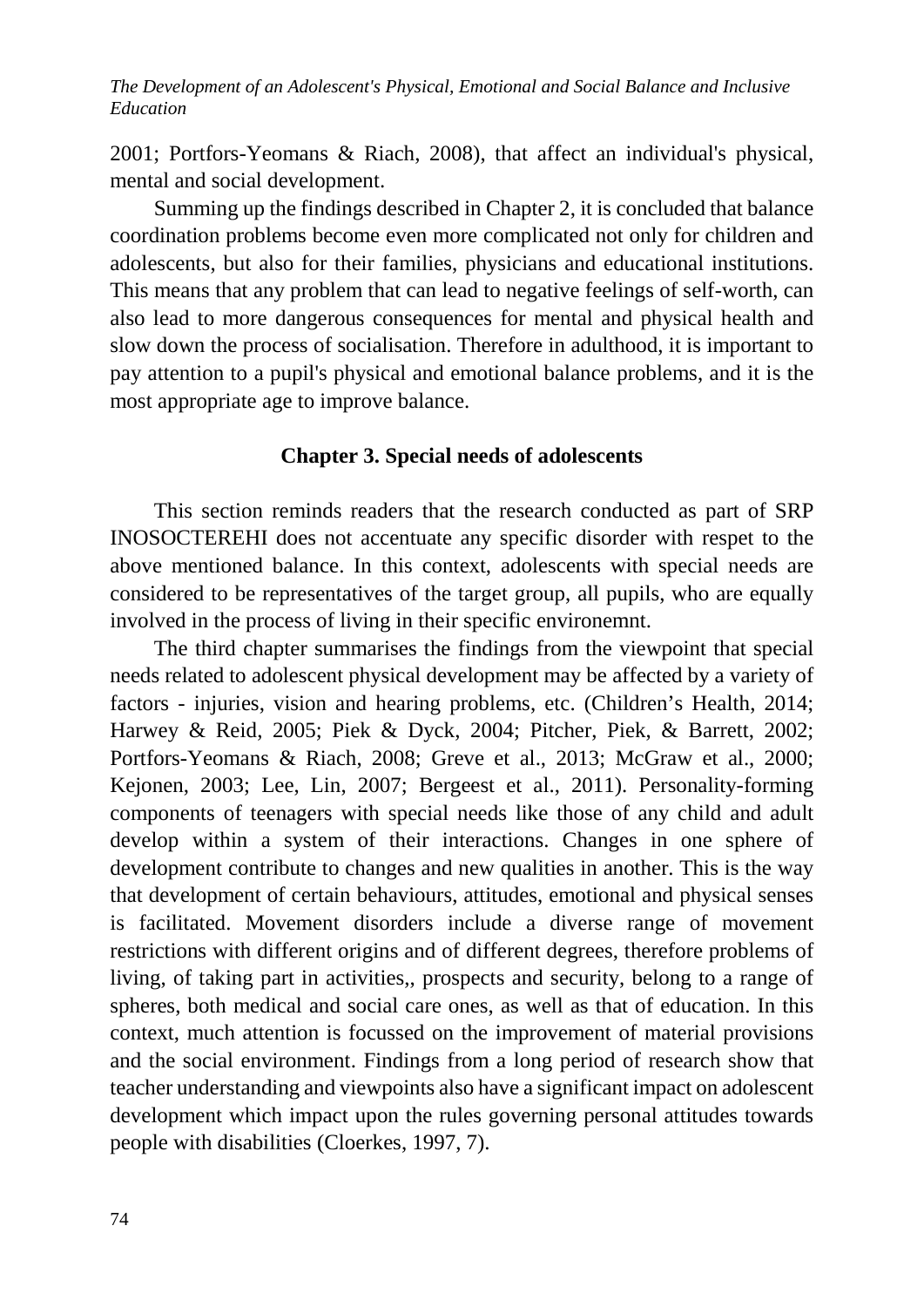Summarising the findings, Chapter 3 concludes that the prevention of social obstacles for adolescents with special needs, like for their peers with unlimited physical potential, self-evaluation skills and promotion of their initiative and abilities is crucial. At the same time it is essential that circumstances are provided which allow people to learn about lifestyle diversity, anticipate the other person's needs and expectations. Nowadays, such learning and development opportunities are considered normal features of inclusive education.

### **Chapter 4. The Context of Inclusive Education**

This chapter emphasises that the Latvian education policy is geared towards implementation of the concept of inclusive education. It is based on nondiscriminatory treatment of disabilities, as well as incentives for, and flexibility towards, process-oriented education. During the last fifteen years education policy has focussed on the improvement of support systems. Currently, inclusive education models, practical activities and content are discussed as part of the background for this research. The inclusive approach is subjected to discussions, diverse interpretations, as well as to improvements. However its structure remains unchanged and consists of three interlinked dimensions that characterise an



**Facilitating inclusion culture of an educational institution** 

Figure 3. **The dimensions for implementation of inclusive education** (Boban & Hintz, 2004)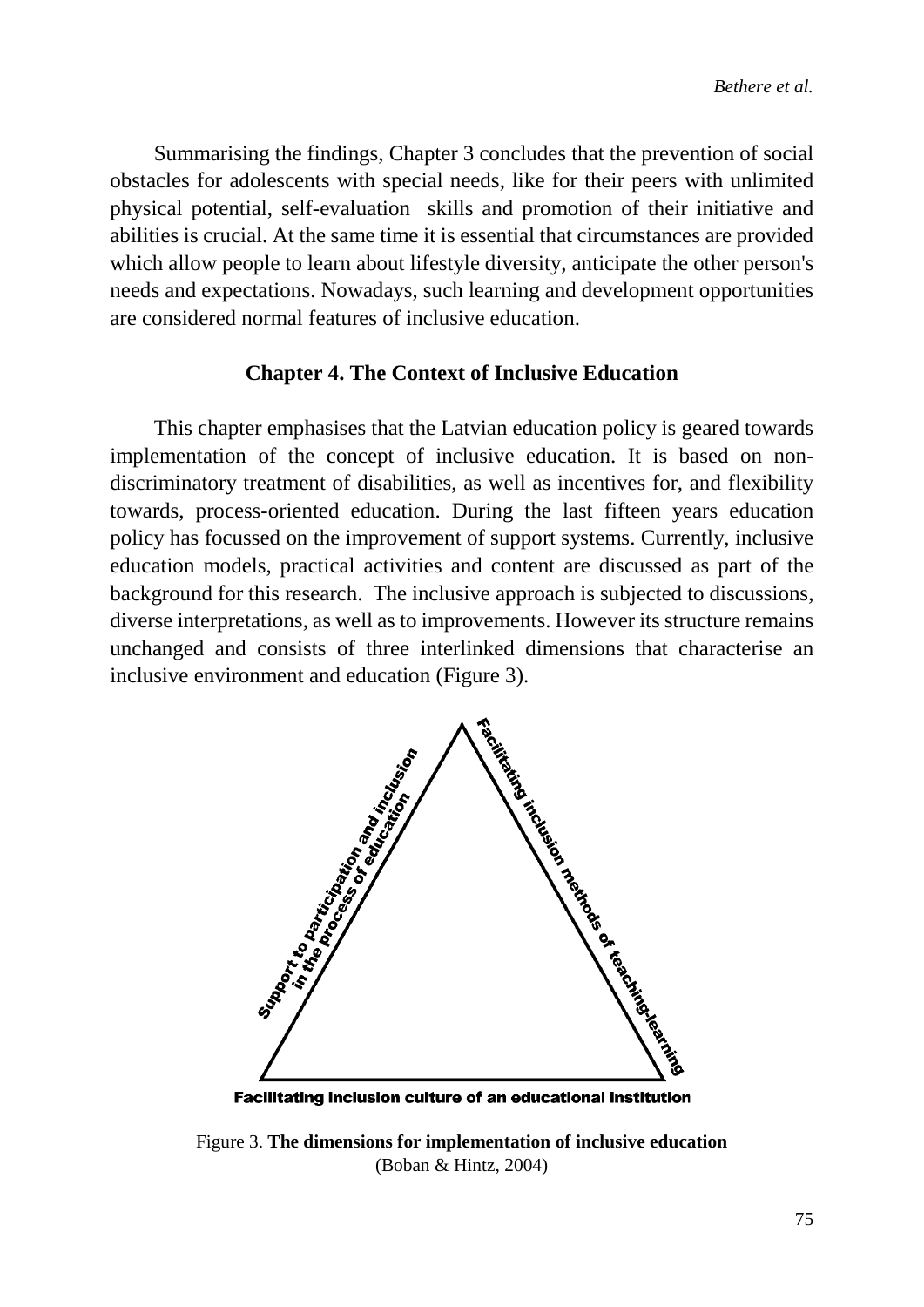The scheme reflects an acceptable model of education when the culture of an educational institution provides for inclusion and impacts upon inter-related areas: support for participation, security and diversity in the educational process, as well as including appropriate training methods and instruction for use of resources.

To summarise the findings in Chapter 4 (Reid, 2006, Mitchell, 2005; Gurung & Schwartz, 2009; Brooks & Goldstein, 2007; Gurung & Schwartz, 2009; Rose & Tilstone, 2004; Reid, 2006) inclusion is not an event, a situation, a method, but a gradual and successive educational system, a developmental process where the starting point is the student. Inclusion is not a situation or a method, but a gradual and successive education system development process the starting point of which is the learner. Implementation of inclusive education is focussed on the acceptance of diversity and creating of a sustainable model for positive relations between individuals with different physical and social developmental resources.

# **Chapter 5. Interaction between social rehabilitation and the system of education in developing teenager physical and psychological balance**

This chapter emphasises that nowadays the ideas and approaches to the rehabilitation process have changed: from the predominantly medical approach to a psychological and socio-cultural one, both of equal importance (Altman et al., 2010; Brown & Hughson, 1993). In this context, the significance of the individual's own activity is of great importance as well. At the same time this expands the number of rehabilitation clients. Naturally children of various ages, adolescents and young people are included. Along with the development of inclusive education and security, more and more the importance of interaction among the areas of education and rehabilitation becomes clear (Figure 4).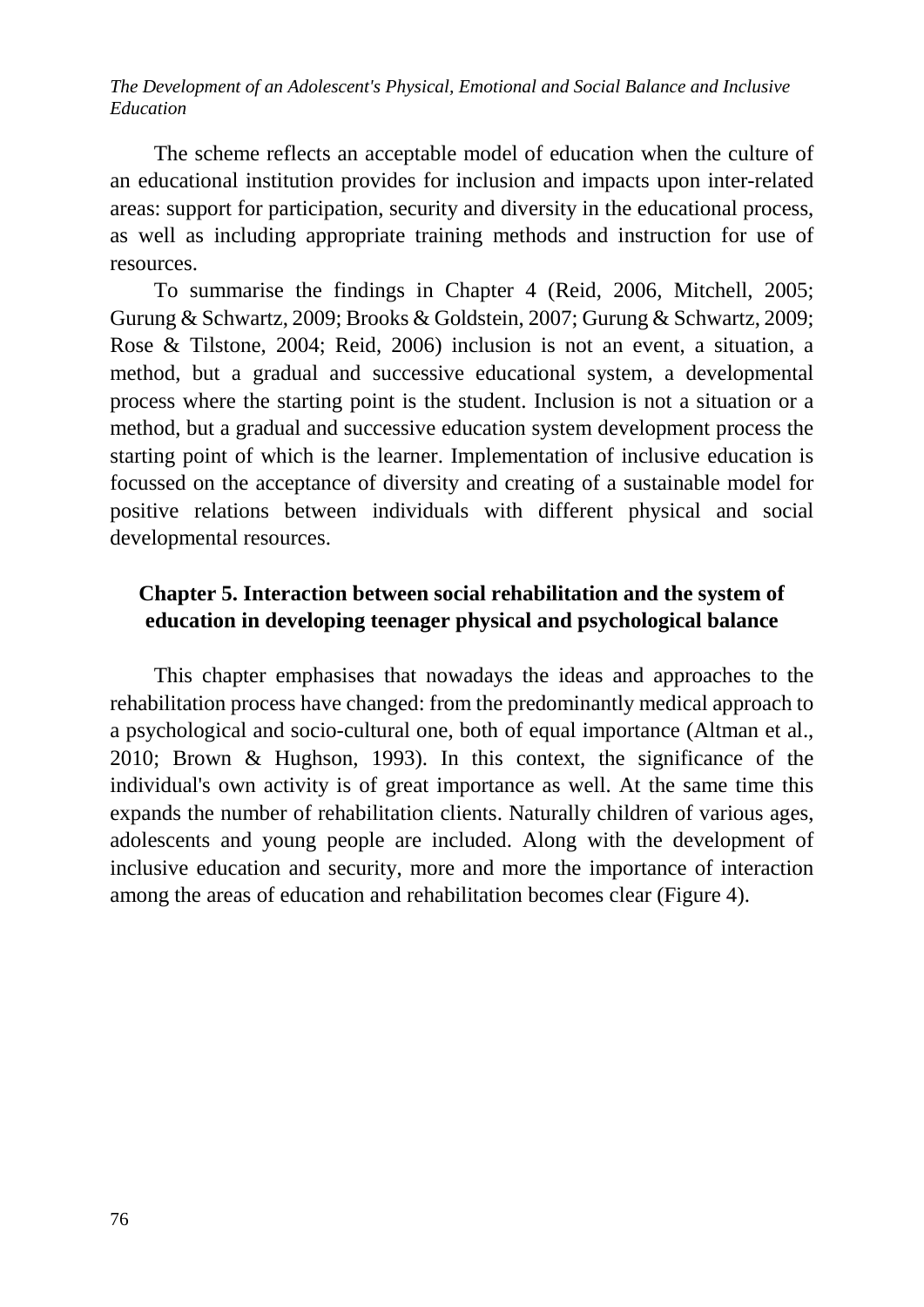*Bethere et al.*



Figure 4. **Interaction between the dimensions of inclusive education and social rehabilitation**

In this chapter the impact of social tele rehabilitation is accentuated which opens up opportunities for wider social rehabilitation services and access for each pupil. This provision also applies to those cases when a nationally regulated minimum of rehabilitation is not provided, however, certain requirements for education and activities that encourage the feasibility and sustainability of rehabilitation are formulated. Thus, pupils have access to the provision of physical and mental resources, as well as the enrichment of these resources directly in conjunction with the educational process.

**Chapter 5** introduces the findings of the investigation of adolescent balance measured with BIOSWAY according to the State research program INOSOCTEREHI conducted in schools of Latvia, as well as provides technologies for testing. Perceptions about the importance of the empirical research results might arise from reports on the most typical case descriptions.

### **Chapter 6. Requirements for effective application of technologies of telerehabilitation in adolescence**

This chapter deals with the tele rehabilitation technologies which provide for the possibility to diagnose the rehabilitation needs of certain areas of an individual's **development**. These technologies can be used for diagnostics. Maximum effectiveness and security of this process depends on two conditions: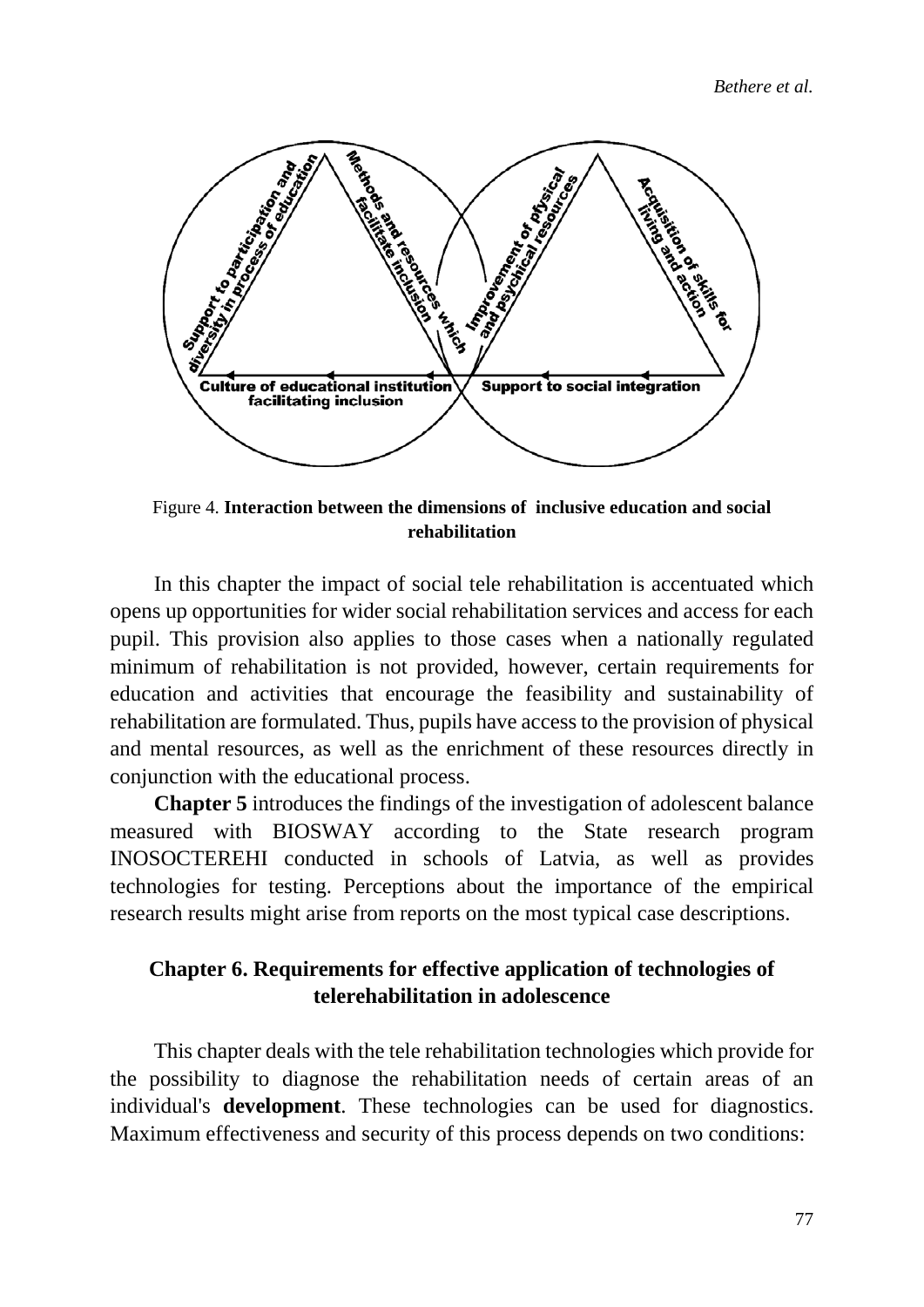- 1. the individual must have an active interest in, and be a keen user of, ICT;
- 2. the social environment system in which the individual lives and works, promotes adequate motivation to participate and use ICT.

To summarise the findings in Chapter 6 (Leonard, Withers & Sherblom, 2010; Jonassen et al., 2003; Bitter & Pierson, 2002; Nanjappa & Grant, 2003) one can conclude, that by introducing models and methods of tele rehabilitation in conjunction with ethical aspects of teacher actions and communication, effective teacher and pupil cooperation is promoted for the development of adolescent physical, emotional and social balance.

# **The main findings and conclusions**

- Modern political and social requirements stress provision of inclusive education related to teenage pupils – a particularly controversial stage of development. The practical implementation of this concept is complicated on the one hand by the educational paradigm shift, on the other by the contradictory character of teenager socialisation and formation of their selfconcept. Furthermore, conceptually inclusive education has expanded the approach from one of taking care of pupils with special needs to an approach that respects student heterogeneity and diversity.
- By integrating a number of assumptions of the researchers from different branches of the sciences, it can be concluded that there is a close relationship between teenagers' physical, mental and social development. Consequently, at the stage of development, when teenagers have a heightened need to identify with adults and achieve autonomy, but the lack of experience to achieve the desired values, there are calls for pedagogical assistance with the investigation of cognitive and emotional development, as well as socialisation and self-concept, communication and special needs, which together lead to internal balance and harmony.
- Developmental disorders consist of several features which can be categorised and classified into groups related to sports and complex healthimproving opportunities:
	- − Problems related to the body's physical functioning and changes in the structure of the body (impairment);
	- Limitation of activities:
	- − Socially created obstacles for teenagers to meet their urgent social need;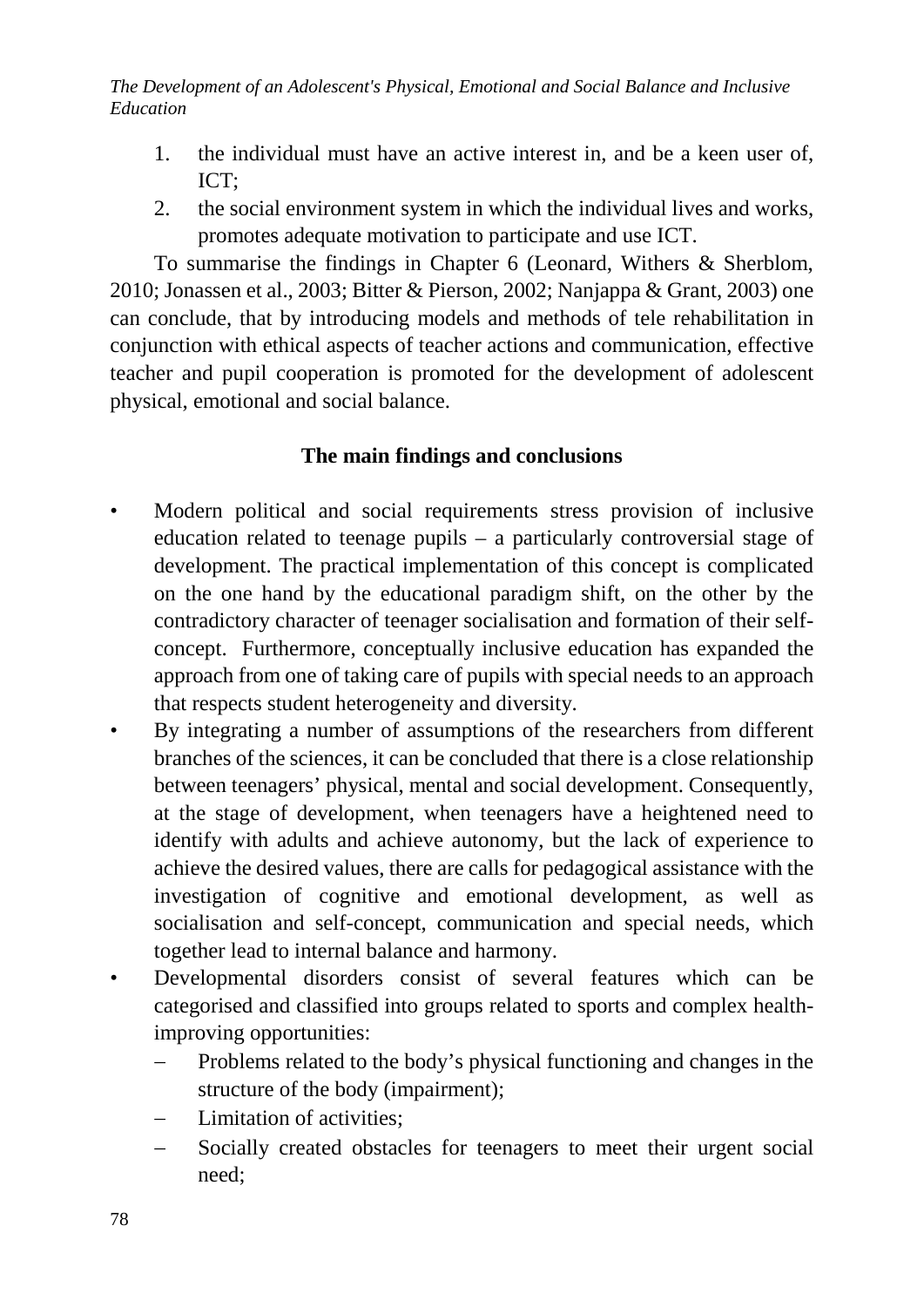Participation restrictions.

- The biological nature of balance reveals a complex function of the body's mechanism governed by the visual, vestibular and proprioreceptional system, which in turn, is contributed to by the educational process. Body balance is in close connection with the central nervous system's innervations and practical responses, involving muscle strength balance, as well as a timeframe and these are characteristics which can be trained.
- Provision of support for participation and diversity in the education process requires literacy of human values and their practical implementation; this approach considers what each pupil brings to a situation along with his/her individual potential for physical, mental and social development. Taking into account the fact that teenagers go through substantial changes in biological, psychological, and social aspects of a development, this period is demanding of specific individualised support, especially in the areas of physical, emotional and social balance.
- The appropriate level of support is based on a complex and continuous empirical research into teenagers' needs, enabling the identification of the special needs and the potential risk factors, as well as transference of emphasis from sports events that create an experience of individual events and a 'culture of performing' (Cole et al., 2014), towards the systematic strengthening of health as a priority objective of the school.
- Reduction of developmental risks, as well as prevention of realised disorders should be targetted towards creating objective conditions for an individually oriented rehabilitation system valuable for interaction with teenagers, their parents and agents in educational settings. The efficiency of a social rehabilitation system depends on its regular functioning, compliance and availability, subjective individual interests and abilities. Only under these circumstances is it possible to ensure the teenager's personal responsibility for involvement with, or joining in, the social rehabilitation process.
- Modern technologies and their use in telerehabilitation are effective, theoretically and practically justified for teenager involvement in activities aimes at their social rehabilitation. The efficiency of telerehabilitation as a component of social rehabilitation is dependent upon the teenagers' involvement and integration in inclusive education. To reach this target teenagers need assistance based on professional ethical principles and support by parents, teachers, other memebers of the educational process.
- Theoretically-based knowledge proves the potential usefulness of telerehabilitation for teenagers' physical, mental and social development. At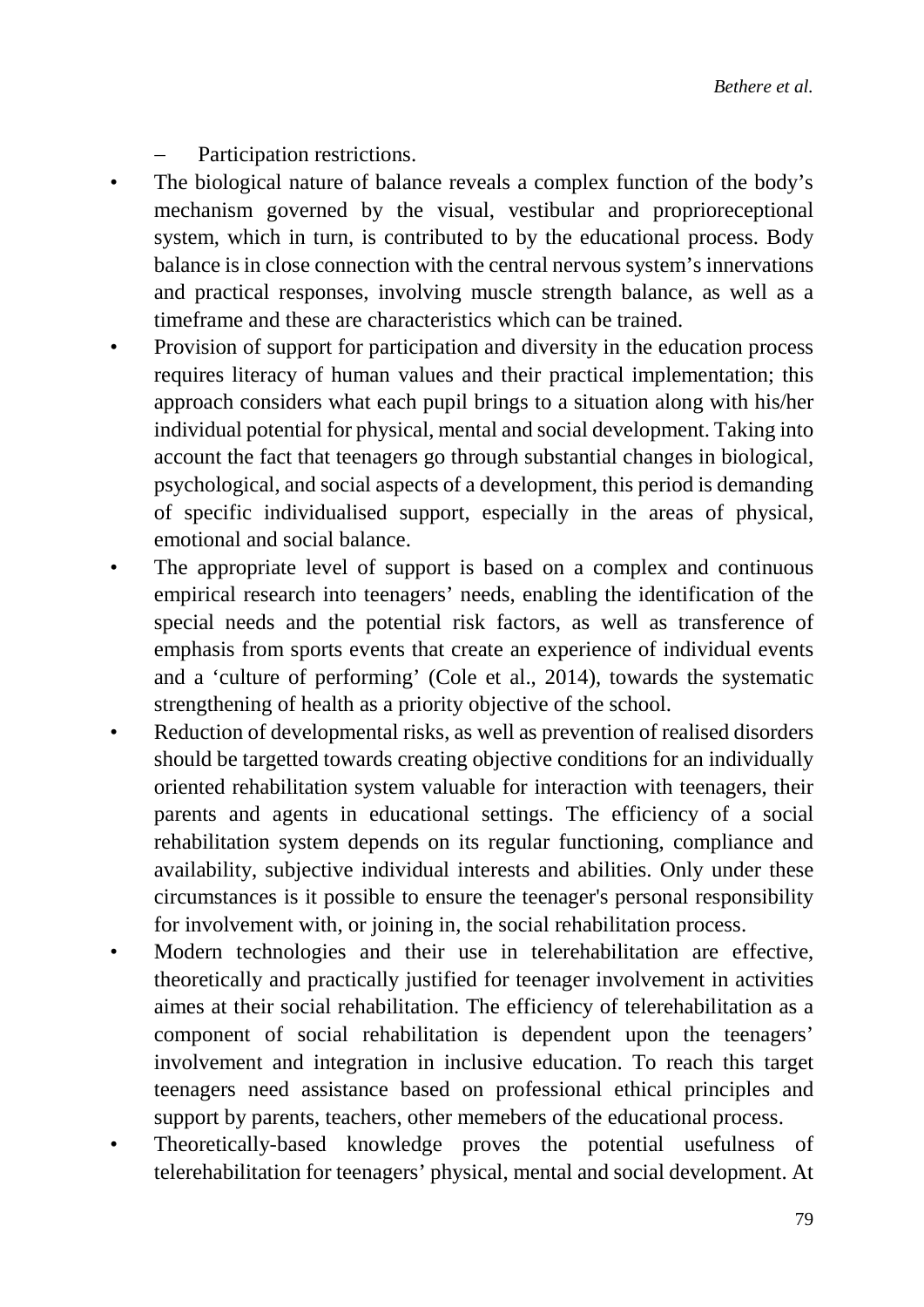the same time it allows for the collection and analysis of empirical data in this area.

• The National Research Program INOSOCTEREHI confirms the topicality of further interdisciplinary research, focussing on coordinated research of teenagers' development, personal opportunities, and priorities. It also confirms the need to change the paradigm of physical education and implementation of programs supporting this paradigm shift, as well as sports' class teacher training and continuing education.

The research was developed in cooperation with researchers, doctoral and masters' students representing the direction of Personality Socialisation Research of the Institute of Regional Studies of Rēzekne Academy of Technologies, the Centre of Distance Education of Riga Technical University, the University of Latvia and the Institute of Educational Sciences of Liepāja University.

Special thanks for their active involvement goes to pupils, their parents, teachers and medical staff at the basic school at Audriņi; the secondary school at Baldone, the secondary school at Bērzpils, the secondary school Nr 12 at Daugavpils, the secondary school at Ezernieki, the secondary school at Feimani, the fellowship secondary school at Ilūkste, the Rainis secondary school Nr 6 at Daugavpils, the secondary school at Jaunstrūžani, the secondary school at Kaunata, the secondary school at Kārsava, the secondary school Nr 8 at Liepāja, the district grammar school at Limbaži, the secondary school Nr 1 at Līvāni, the city grammar school at Ludza, the basic school at Mežvidi, the secondary school Nr 1 at Rēzekne, the secondary school Nr 6 at Rēzekne, the basic school at Salnava, the basic boarding school at Tilža, the basic school at Viduči.

#### **References**

- Agrawal, Y., Carey, J.P., Della Santina, C.C., Schubert, M.C., & Minor, L.B. (2009). Disorders of balance and vestibular function in US adults: data from the National Health and Nutrition Examination Survey, 2001–2004. *Arch Intern Med, 69(10)*, 938-944.
- Altman, I.M., Swick, S., Parrot, D., & Malec, J.F. (2010). Effectiveness of community-based rehabilitation after traumatic brain injury for 489 program completers compared with those precipitously discharged. *Archives of physical medicine and rehabilitation*, *91(11)*, 1697-1704.
- Antor, G., & Bleidick, U. (2006). *Handlexikon der Behindertenpädagogik.* Stuttgart: Kohlhammer.
- Bergeest, H., Boenisch, J., & Daut, V. (2011). *Kӧrperbehindertenpӓdagogik.* Bad Heilbrunn: Verlag Julius Klinkhardt.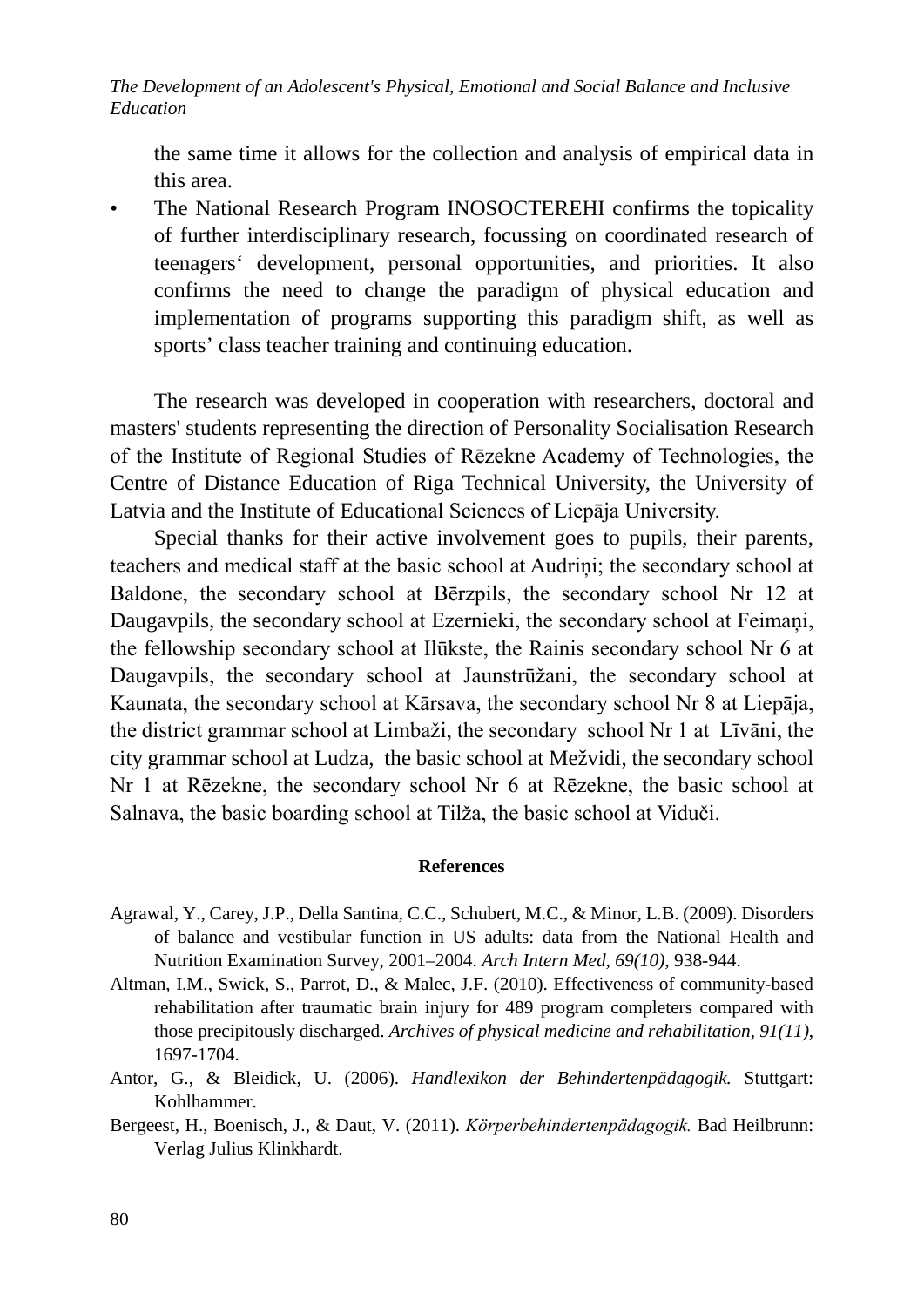- Bitter, G., & Pierson, M. (2002). *Using Technology in the Classroom*. 5th ed. Boston: Allyn and Bacon.
- Boban, I., & Hintz, A. (2004). Qualitätsentwicklung des Gemeinsamen Unterricht durch den "Index für Inklusion. In E. Feyerer, W. Prammer (Hrsg.). *Qual-I-tät und Integratieon*. Linz: Universitätsverlag Rudolf Trauner, 65-80.
- Brooks, R., & Goldstein, S. (2007). *Das Resilienz-Buch: Wie Eltern ihre Kinder fürs Leben Stärken.* Stuttgart: Klett-Cota.
- Brown, R.I., & Hughson, E.A. (1993). *Behavioural and social rehabilitation and training*. Captus Press.
- Cloerkes, G. (1997). *Soziologie der Behinderten. Eine Einführung*. Heidelberg: Universitätsverlag Winter.
- Cole, L., Harris, J., & Chen, M.H. (2014). Monitoring Health, Activity and Fitness in Physical Education: Its current and future state of health. *Sport, Education and Society. Vol.19, No 4*, 376-397.
- Diener, E. (1984). Subjective well-being. *Psychological Bulletin*, *95*, 542-575.
- Erikson, E.H. (1950). *Childhood and society* (1st ed.). New York: Norton.
- Erikson, E.H. (1968) *Identity, Youth and Crisis.* New York: Norton.
- Freida, A. (2010). *Ievads bērnu psihoanalīzē.* Rīga: Zvaigzne ABC.
- Greve, J.M., Cuğ, M., Dülgeroğlu, D., Brech G.C., & Alonso, A.C. (2013). Relationship between Anthropometric Factors, Gender, and Balance under Unstable Conditions in Young Adults. *BioMed Research International.* Retrieved from: <http://www.hindawi.com/journals/bmri/2013/850424/>
- Gurung, R.A.R., & Schwartz, B.M. (2009). *Optimizing Teaching and learning*. United Kingdom: Wiley-Blackwell.
- Guttmannova, K., Szanyi, J. M., & Cali, P.W. (2008). Internalizing and Externalizing Behavior Problem Scores: Cross-Ethnic and Longitudinal Measurement Invariance of the Behavior Problem Index. *Educational & Psychological Measurement, Volume 68 (4)*, 676–694.
- Harter, S. (2006). Self-processes and developmental psychopathology. In D.Cicchetti, & D.J.Cohen (Eds.), *Developmental psychopathology. Vol.1: Theory and methods* (pp.370- 418). New York: John Wiley & Sons.
- Harwey, W.J., & Reid, G. (2005). Attention Deficit. /Hyperactivite disorder. APA Research Challenges. *Adapted Physical Activities Quarterly. Vol. 22*, 1-20.
- Jessor, R. (1992)*.* Risk behavior in adolescence: A psychosocial framework for understanding and action. *Developmental Review, Volume 12*, 374-390.
- Jonassen, D.H., Howland, J., Moore, J., & Marra, R.M. (2003). *Learning to Solve Problems with Technology: A constructivist perspective.* 2nd.Ed. Columbus, OH: Merill/Prenticehall.
- Kejonen, P. (2002). Body movements during postural stabilization. Measurements with a motion analysis system. *Academic Dissertation*. Retrieved from: [http://herkules.oulu.fi/isbn9514267931/html/b1336.html.](http://herkules.oulu.fi/isbn9514267931/html/b1336.html)
- Krauksts, V. (2003). *Biomotoro spēju treniņu teorija*. Rīga: LSPA.
- Leonard, L.G., Withers, L.A., & Sherblom, J.C. (2010). The Pardox of Computer-Mediated Communication and Identity. In: J. Park, L.E. Abels (Eds). *Interpersonal Relations and*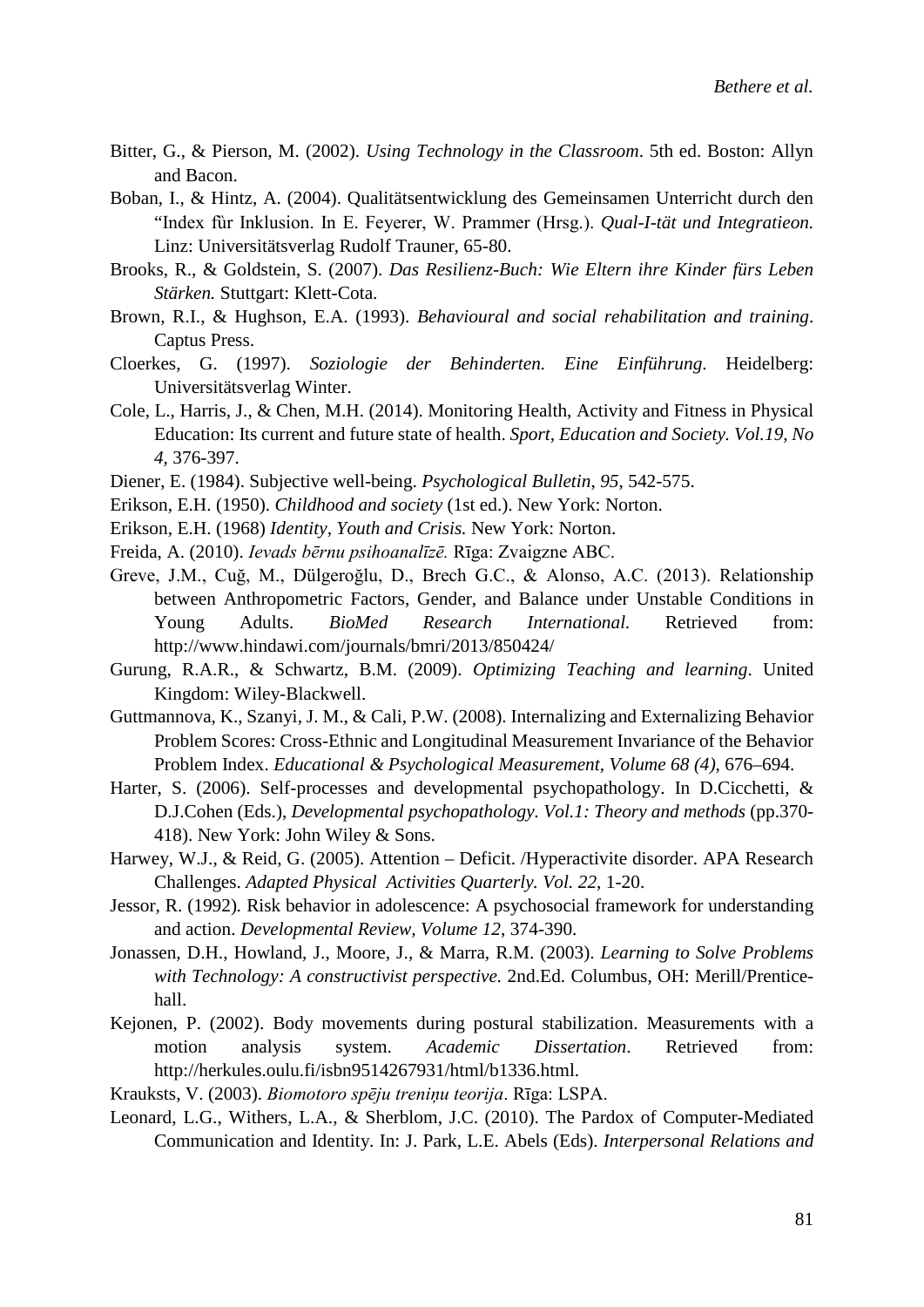*Social Patterns in Communication Technologies: Discurse norms, language structures, and cultural variables.* Hershey, PA: IGI Global.

- Ļevina, J. (2012). *Pusaudžu Es - koncepcija un sociālais statuss klasē un tuvu draugu grupā. Promocijas darba kopsavilkums.* Rīga: Latvijas Universitāte.
- Lee, A.J.Y., & Lin, W.H. (2007). The influence of gender and somatotype on single-leg upright standing postural stability in children. *Journal of Applied Biomechanics*, *Vol. 23, No. 3*, 173–179.
- McGraw, B., McClenaghan, B.A., Williams, H.G., Dickerson, J., D. S., & Ward, D.S. (2000). Gait and postural stability in obese and nonobese prepubertal boys. *Archives of Physical Medicine and Rehabilitation*, *Vol. 81, No 4*, 484–489.
- Marsh, H.W. (2007). *Self-concept theory, measurement and research into practice: The role of self-concept in educational psychology.* Leicester, UK: British Psychological Society.
- Mitchell, D. (2005). *Sixteen proposition on the contexts of inclusion in education in Mitchell, D (ed) Contextualizing Inclusive Education Evaluating old and new International perspectives*. London: Routledge.
- Nanjappa, A., & Grant, M.M. (2003). Constructing on Cunstructivism: The role of technology. *Electronic Journal of Integrating Technology in Education. Vol.2, No 1*. Retrieved from: [http://ejite.isu.edu/Volume2No1/nanjappa.htm. 43-44.](http://ejite.isu.edu/Volume2No1/nanjappa.htm.%2043-44)
- Piek, J.P., & Dyck, M.J. (2004). Sensory-motor deficits in children with developmental coordination disorder, attention deficit hyperactivity disorder, and autistic disorder. *Hum Mov Sci; Vol.23*, 475-88.
- Pitcher, T.M., Piek, J.P., & Barrett N.C. (2002). Timing and force control in boys with attention deficit hyperactivity disorder: subtype differences and the effect of comorbid developmental coordination disorder. *Hum Mov Sci; Vol. 21*, 919-45.
- Porozovs, J., Porozova, D., & Valdemiers, A. (2012). Jauniešu fiziskās aktivitātes un veselības problēmas. *Humanitārās un sociālās zinātnes*. *Nr.20*, 94.-100.
- Portfors-Yeomans, C.V., & Riach, C.L. (2008). Frequency characteristics of postural control of children with and without visual impairment. *Developmental Medicine & Child Neurology, 37*, 456–463.
- Potaga, I. (2001). *Uzbudināmo audu fizioloģija. Nervu sistēmas vispārēja organizācija.* Rīga, LSPA.
- Reid, G. (2006). *Learning styles and inclusion*. P.Chapman Publishing.
- Rose, R., & Tilstone, C. (2004). *Strategies to Promote Inclusive Practice*. Retrieved from: [http://books.google.lv/books?id=lXZu\\_aW9gEwC&dq=OLIVER%20%20%281990%2](http://books.google.lv/books?id=lXZu_aW9gEwC&dq=OLIVER%20%20%281990%29%20%20Inclusion&hl=lv&source=gbs_similarbooks) [9%20%20Inclusion&hl=lv&source=gbs\\_similarbooks](http://books.google.lv/books?id=lXZu_aW9gEwC&dq=OLIVER%20%20%281990%29%20%20Inclusion&hl=lv&source=gbs_similarbooks)

Rutka, L. (2012). *Pedagoga psiholoģiskā kompetence*. Rīga: RaKa.

- Schwarzer, R., & Leppin, A. (1989). Social support and health: A meta-analysis. *Psychology & Health: An International Journal*, *3*, 1-15.
- *Sporta izglītība un fiziskās aktivitātes Eiropas skolās. Eurydice ziņojums*. Retrieved from: [http://eacea.ec.europa.eu/education/Eurydice/documents/thematic\\_reports/150LV.pdf](http://eacea.ec.europa.eu/education/Eurydice/documents/thematic_reports/150LV.pdf)
- Usmiani, S., & Daniluk, J. (1997). Mothers and their adolescent daughters: Relationship between self-esteem, gender role identity, and body image*. Journal of Youth and Adolescence, Volume 26,* 45-62.